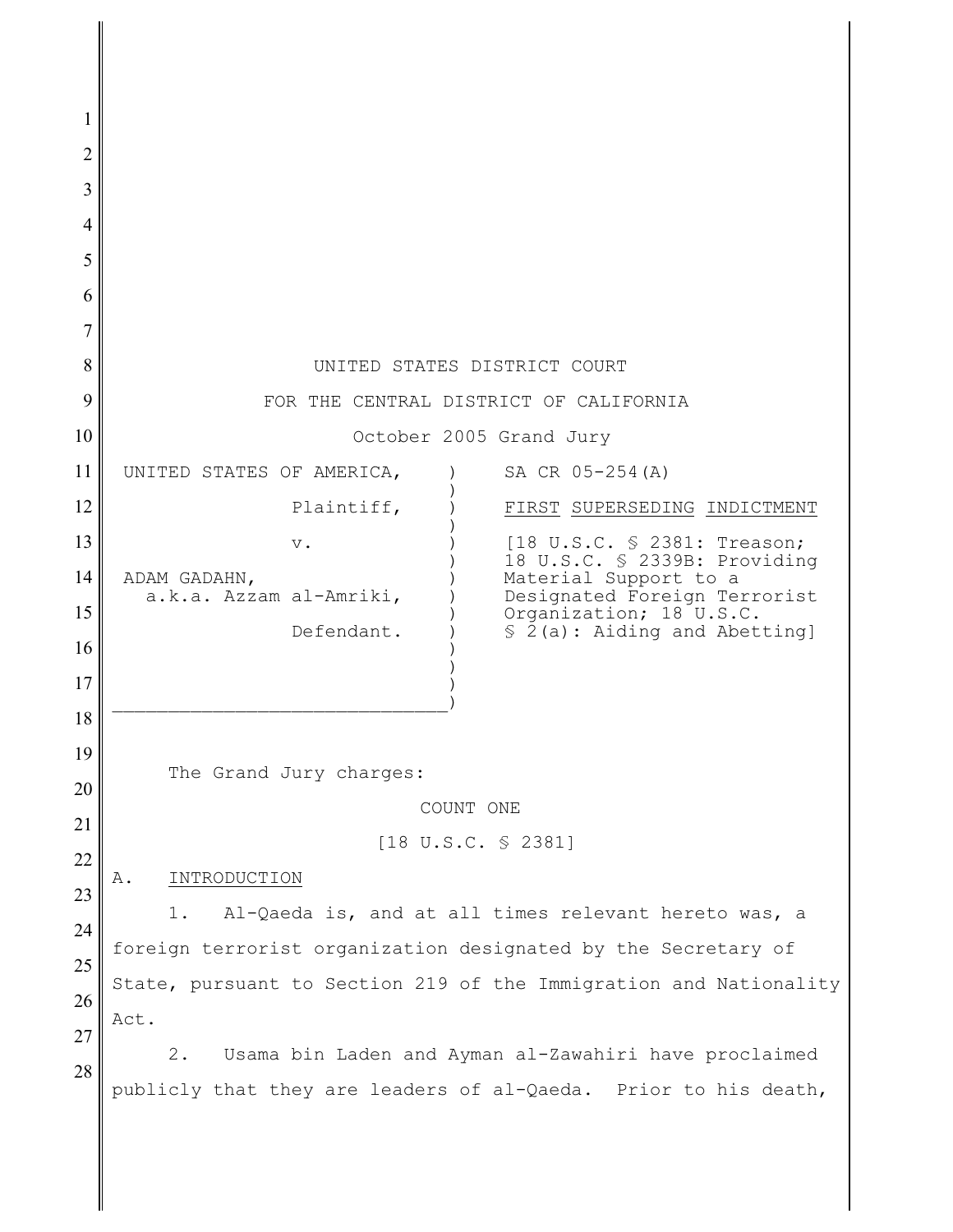1 2 Abu Musab al-Zarqawi proclaimed in public that he was the leader of al-Qaeda in Iraq.

3 4 5 6 7 8 3. On or about September 11, 2001, the United States was attacked through the hijacking of commercial airliners. These commercial airliners were flown into the World Trade Center in New York and the Pentagon in Washington D.C. Another hijacked commercial airliner was flown into the ground in Pennsylvania. These attacks resulted in the loss of approximately 3,000 lives.

9 10 11 12 4. Usama bin Laden has acknowledged publicly that the September 11, 2001 attack on the United States was an al-Qaeda operation. Usama bin Laden and other al-Qaeda leaders have also proclaimed in public that al-Qaeda is at war with America.

13 14 15 16 5. On or about September 18, 2001, Congress passed a resolution authorizing the President of the United States to use all necessary and appropriate force against those responsible for the terrorist attacks of September 11, 2001.

17 18 6. On or about July 7, 2005, a series of bombs exploded on the London subway system resulting in the loss of numerous lives.

19 20 21 22 23 7. Ayman al-Zawahiri has acknowledged publicly that the July 7, 2005 attack on London was the work of al-Qaeda operatives. Ayman al-Zawahiri has publicly identified Shehzad Tanweer as one of the al-Qaeda operatives responsible for the London suicide bombings.

24 B. THE OFFENSE

25 26 27 8. Beginning on a date unknown and continuing to at least September 11, 2006, defendant ADAM GADAHN, also known as "Azzam al-Amriki" ("GADAHN"), a citizen of the United States, whose last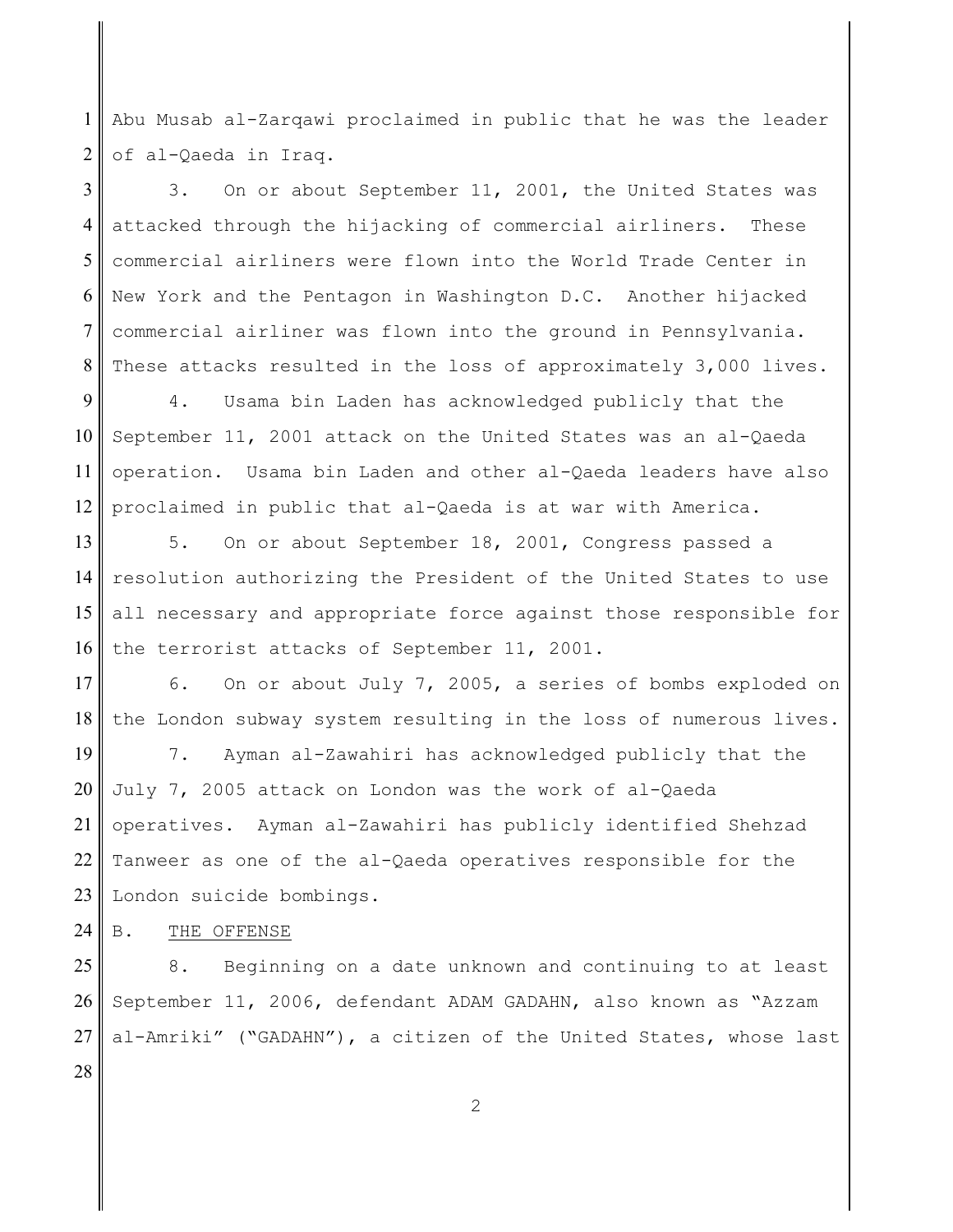1 2 3 4 5 6 7 known place of residence was in Orange County, within the Central District of California, owing allegiance to the United States, knowingly adhered to an enemy of the United States, namely, al- Qaeda, and gave al-Qaeda aid and comfort, within the United States and elsewhere, with intent to betray the United States. In so doing, GADAHN committed the following overt acts witnessed by two or more witnesses:

8 9 12 13 14 15 a. On or about October 27, 2004, GADAHN appeared in an al-Qaeda video ("the 2004 video") broadcast in the United States and elsewhere, giving aid and comfort to al- Qaeda. In the 2004 video, GADAHN acknowledged that he "has joined a movement waging war on America and killing large numbers of Americans." In the 2004 video, GADAHN made the following statements, among others:

10

11

16

17

18

19

20

21

22

23

24

25

26

27

28

- 1. "Fighting and defeating America is our first priority. . . ."
- 2. "September  $11^{\text{th}}$  . . . notified America that it's going to have to pay for its crimes and pay dearly."
	- 3. "Jihad is our path and jihad is the answer."
	- 4. "People of America . . . you too shall pay the price for the blood that has been spilled. . . ."
	- 5. "People of America, I remind you of the weighty words of our leaders Sheik Usama bin Laden and Doctor Ayman al-Zawahiri that what took place on September 11th was but the opening salvo of the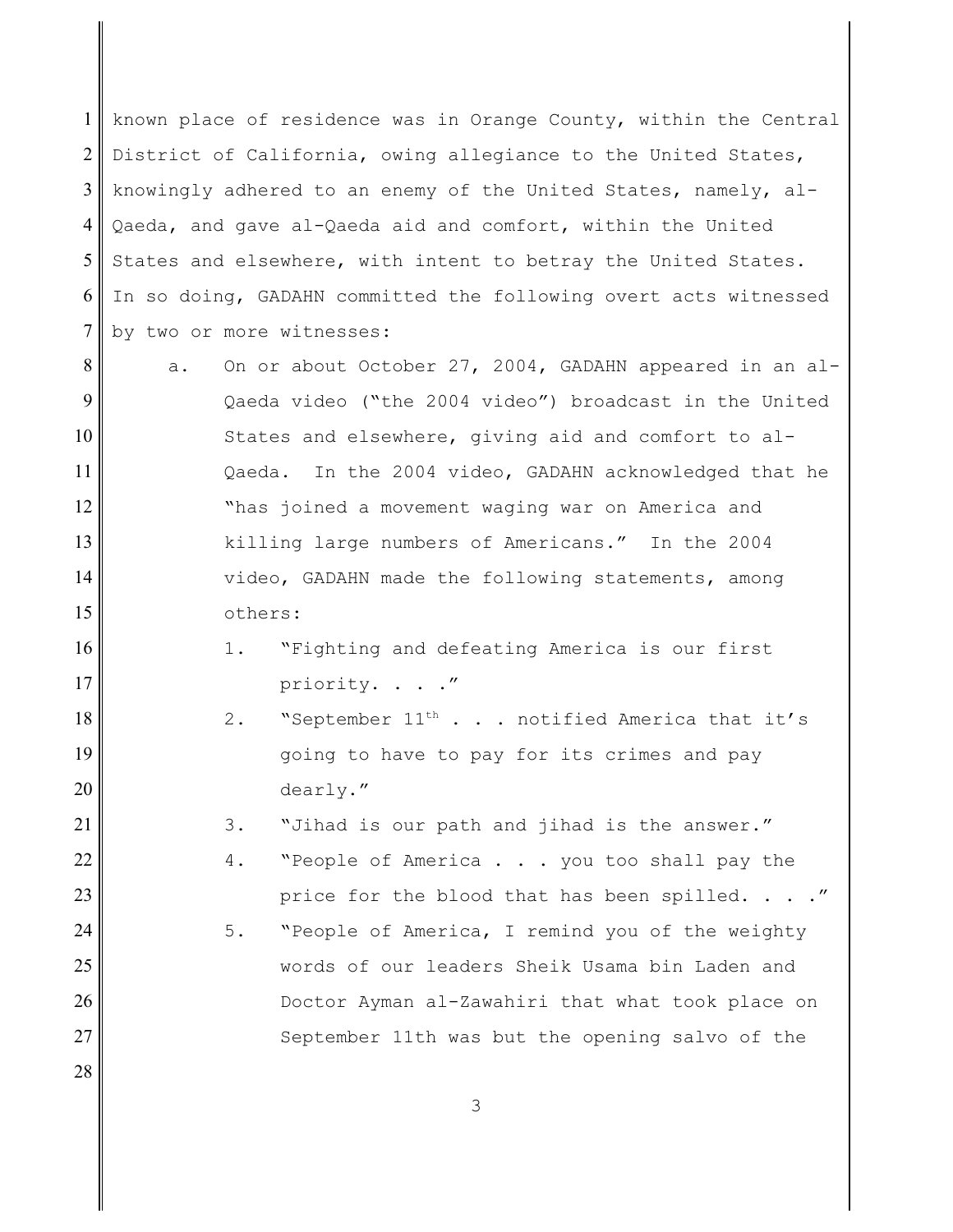global war on America. . . . The magnitude and ferocity of what is coming your way will make you forget all about September 11th."

6. "The streets of America shall run red with blood . . . casualties will be too many to count and the next wave of attacks may come at any moment."

1

2

3

4

5

6

7

8

9

10

11

12

13

14

15

16

17

18

19

20

21

22

23

24

25

26

27

28

b. On or about September 11, 2005, GADAHN appeared in an al-Qaeda video ("the 2005 video") broadcast in the United States and elsewhere, giving aid and comfort to al-Qaeda. In the 2005 video, GADAHN described the terrorist attacks of September 11, 2001, as "the blessed raids on New York and Washington." In the 2005 video, GADAHN made the following statements, among others:

1. "These communiques have been released to explain and propound the nature and goals of the worldwide jihad against America and the crusaders and convey our legitimate demands to friend and foe alike, so that the former may join us on this honorable and blessed path, and so that the latter may acknowledge his crimes. . . ."

2. "The call has gone out and the era of jihad and resistance has dawned in all its glory. As Sheik Usama has told you repeatedly, your security is dependent on our security."

3. "Yesterday, London and Madrid. Tomorrow, Los Angeles and Melbourne, Allah willing. And this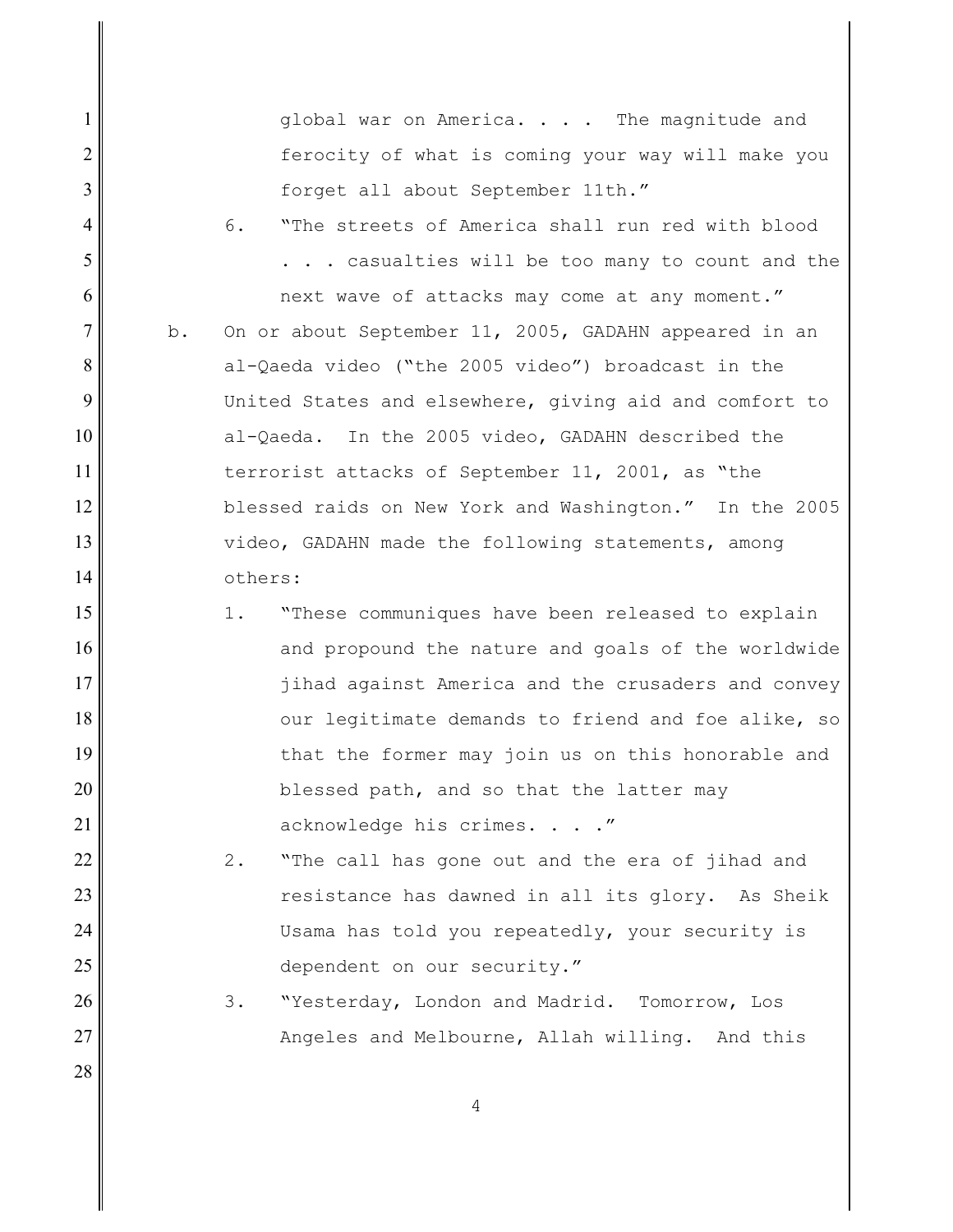time, don't count on us demonstrating restraint or compassion."

4. "We love peace, but when the enemy violates that peace or prevents us from achieving it, then we love nothing better than the heat of battle, the echo of explosions, and slitting the throats of the infidels."

1

2

3

4

5

6

7

8

9

10

11

12

13

14

15

16

17

18

19

20

21

22

23

24

25

26

27

28

5. When it comes to defending our religion, our freedom, and our brothers in faith, every one of us is Mohammed Atta, every one of us is Jamaal

Lindsay, and every one of us is Mohammed Boyeri."

- c. On or about July 7, 2006, GADAHN appeared in an al-Qaeda video ("the July 2006 video") broadcast in the United States and elsewhere, giving aid and comfort to al-Qaeda. The July 2006 video also contained statements by Usama bin Laden, Ayman al-Zawahiri, Abu Musab al-Zarqawi, and Shehzad Tanweer. In the July 2006 video, GADAHN referred to the recent capture and execution of two American servicemen in Iraq and made the following statements, among others:
	- 1. "So after all the atrocities committed by America . . . why should we target their military only?"
	- 2. "It's hard to imagine that any compassionate person could see pictures, just pictures, of what the Crusaders did to those children, and not want to go on a shooting spree at the Marines' housing facilities at Camp Pendleton."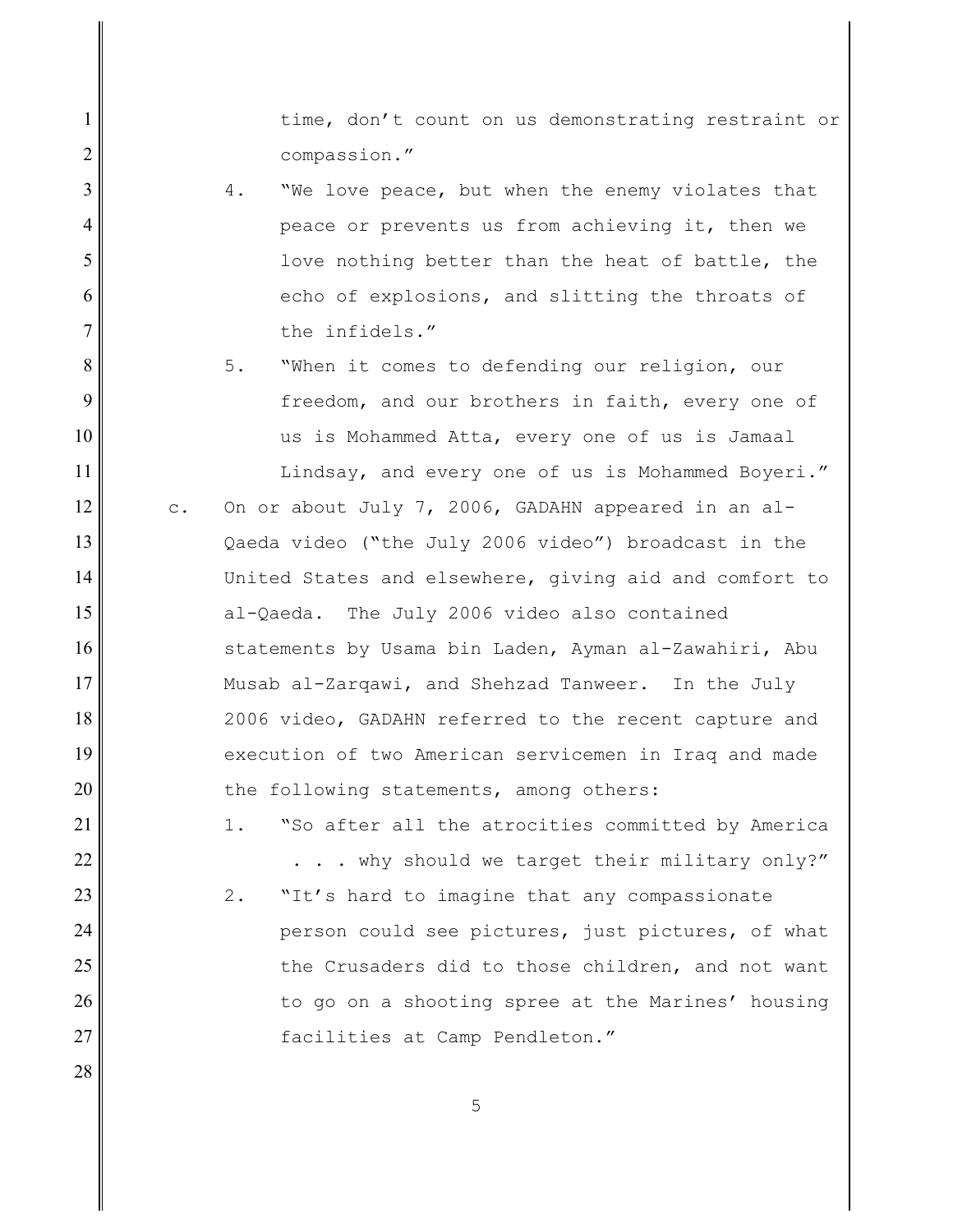3. "When we bomb their cities and civilians like they bomb ours, or destroy their infrastructure and means of transportation like they destroy ours, or kidnap their non-combatants like they kidnap ours, no sane Muslim should shed tears for them. And they should blame no one but themselves."

1

2

3

4

5

6

7

8

9

10

11

12

13

14

15

16

17

18

19

20

21

22

23

24

25

26

27

28

d. On or about September 2, 2006, GADAHN appeared in an al-Qaeda video ("the September 2, 2006 video") broadcast in the United States and elsewhere, giving aid and comfort to al-Qaeda. Ayman al-Zawahiri also appeared in the September 2, 2006 video and addressed "the American people in particular and all Western peoples in general." Al-Zawahiri introduced GADAHN as "our brother Azzam the American" and explained that GADAHN "talks to you as one concerned about the fate which awaits his people." Al-Zawahiri urged Americans to listen to GADAHN "because what he is talking to you about is serious and significant. He is talking to you about the fate which awaits every human, an extremely grave issue in which there is no joking, procrastin ation, or backtracking." In the September 2, 2006 video, GADAHN made the following statements, among others:

1. "So if you want to be on the winning side in this life and the next, and if you want your resistance to Crusader tyranny to truly count, then take the simple step I have just outlined.  $\ldots$  We send a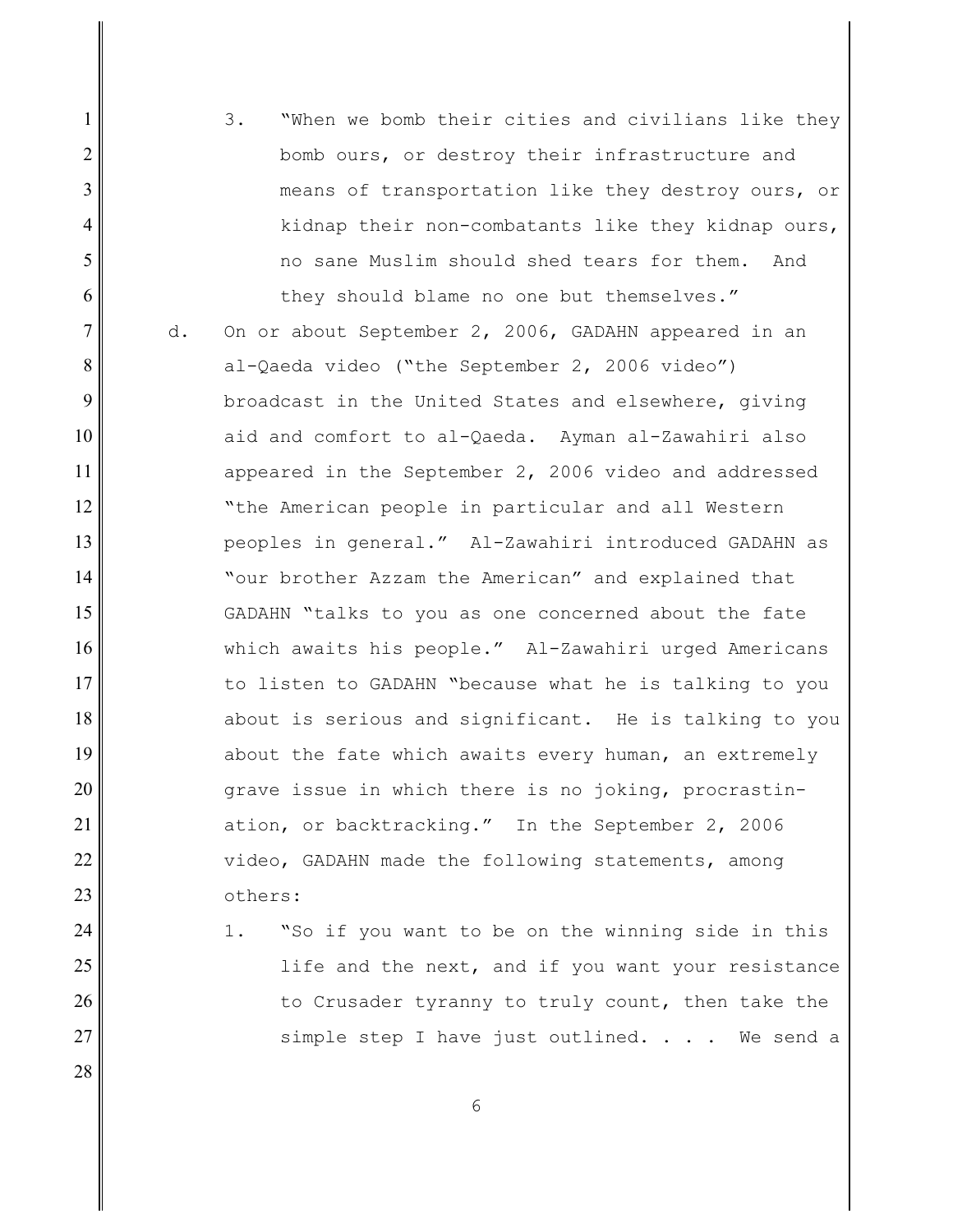special invitation to all of you fighting  $\ldots$  in Afghanistan  $\ldots$  . You know the war can't be won and that the condition of America's war machine is going from bad to worse."

2. "You know you're considered . . . as nothing more than expendable cannon fodder, a means to an end. . . . You know they couldn't care less about your safety and well being and that the only thing that upsets your leaders when American forces suffer casualties is the damage these casualties do to their popularity and the popularity of the wars they started."

1

2

3

4

5

6

7

8

9

10

11

12

13

14

15

16

17

18

19

20

21

22

23

24

25

26

27

28

3. "Escape from the unbelieving army and join the winning side. Time is running out, so make the right choice before it's too late and you meet the dismal fate of thousands before you."

e. On or about September 11, 2006, GADAHN appeared in an al-Qaeda video ("the September 11, 2006 video") broadcast in the United States and elsewhere, giving aid and comfort to al-Qaeda. The September 11, 2006 video also contained statements by Usama bin Laden and video footage of the World Trade Center attack in 2001. The pictures of the World Trade Center attack were accompanied by the written statement: "The word is the word of the sword until the wrongs are righted." In the September 11, 2006 video, GADAHN referred to the United States as "enemy soil" and made the following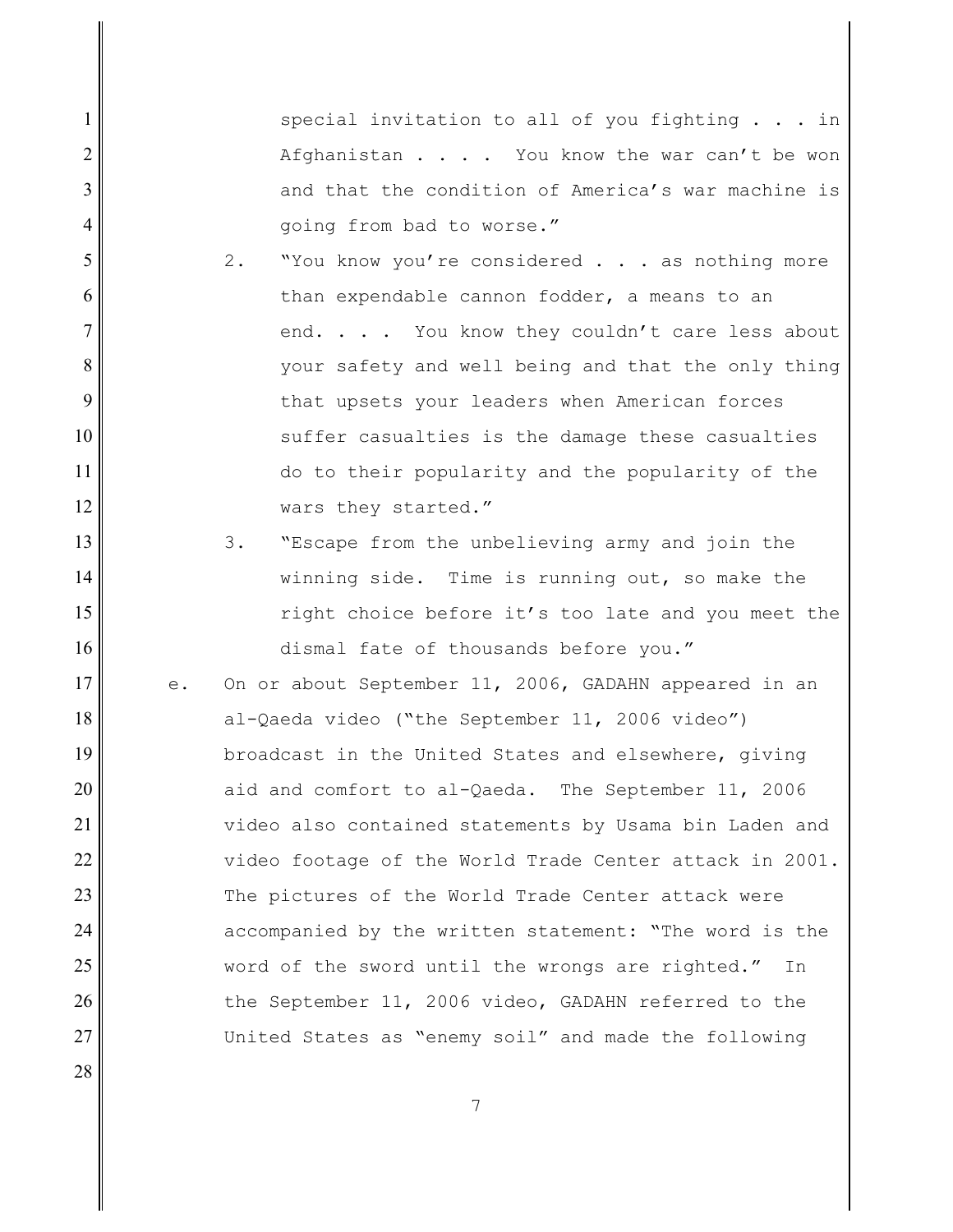statements, among others:

- 1. "All the brothers who took part in the raids on America were dedicated, strong-willed, highly motivated individuals with a burning concern for Islam and Muslims."
- 2. "Look at the pilots, Mohammed Atta, Marwan Shehhi, Ziad Jarrah, Hani Hanjour. All of them had lived and studied in the West. All of them had the world within their reach, if they had wanted it. But how could they live with themselves, if they were to enjoy this worldly life while their Ummah burns."
	- 3. "In hind sight, everything that al-Qaeda was doing was preparation for the Manhattan and Washington raids, and the expected crusader invasion."